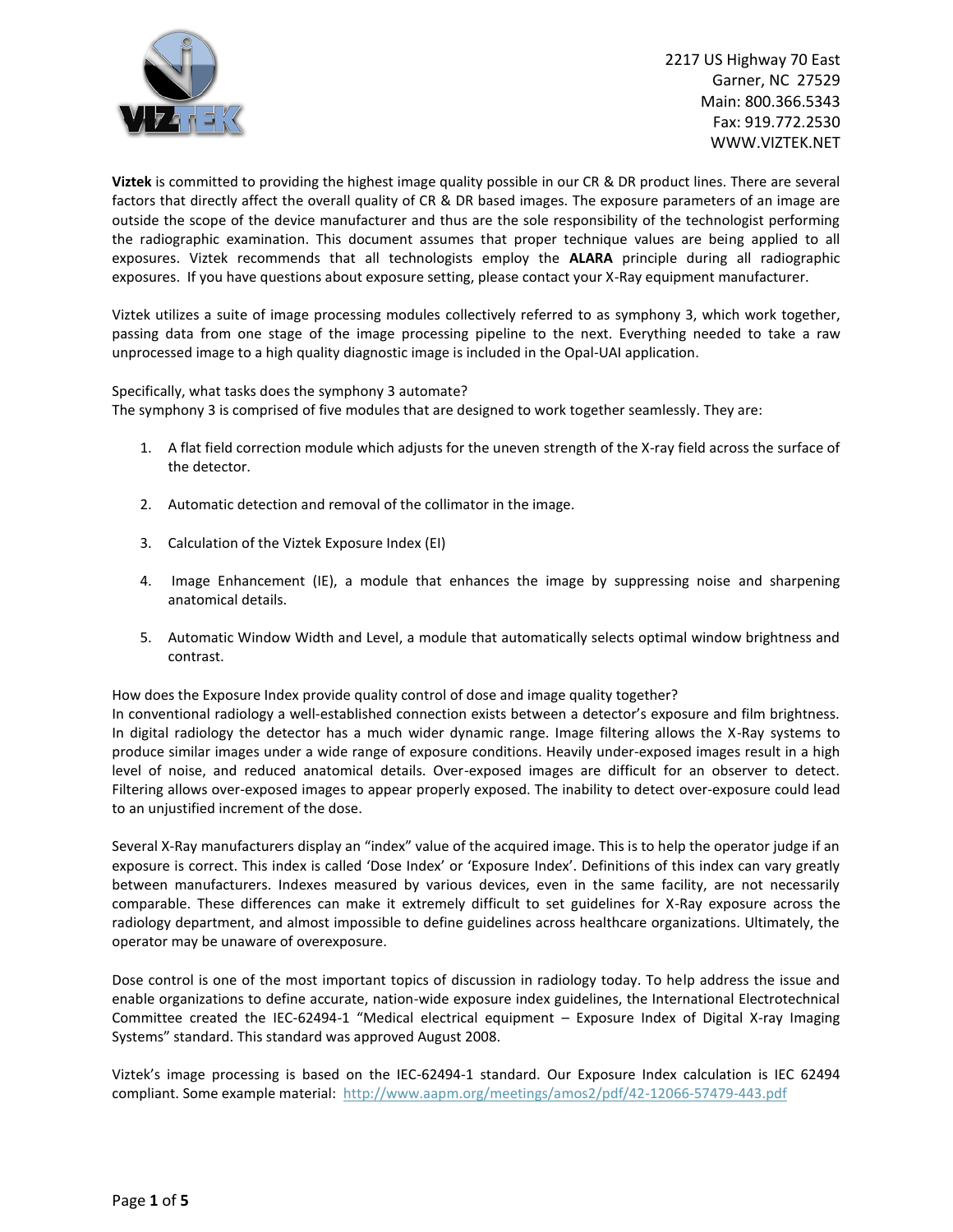

The exposure index will only be correct if the image has been shuttered to eliminate the collimator.

The IEC specification requires anatomical pixel to be extracted in a specific way. From there, the number is dependent on "inverse calibration" which relates dose to pixel value. This dose / pixel response changes depending on the scan sensitivity (speed class).

#### **EXPOSURE INDEX DEFINITION**

Exposure Index (EI) is the measure of the amount of exposure received by the image receptor (IR). It is dependent on mAs, total detector area irradiated, and beam attenuation. The exposure index is indicative of the image quality. Equipment manufacturers provide a recommended EI range for optimal image quality (Bontrager & Lampignano, 2005, p. 52).

EI in digital radiography can be compared to film speed and blackening in film-screen. When film was used, the accuracy of the exposure was obvious based on the appearance of the image. Digital systems post-process images and display adequate contrast and brightness at a much wider range. Therefore, adequate exposure can only be assessed through image noise or burn-out. Secondary workstations such as those used by technologists for image review, are often of lower resolution and brightness than those used for diagnosis. Because of this, it is often difficult to assess whether an image is noisy or not. The exposure index is meant to be an indication of whether the noise levels are acceptable (AAPM, 2009).

Errors in the calculation can occur resulting in an inaccurate EI. This can arise when the software fails in determining which part of the image is the patient anatomy, for example, in the presence of gonadal shielding or prosthesis. **EI cannot be solely relied on, therefore the technologist must remain critical of the appearance of the image and the accuracy of the EI (AAPM, 2009).** 



## **NOTE 1**:

There is no reason to repeat a radiographic exam just because the index number showed a high or low patient exposure. Image quality was probably more than satisfactory (unless the exposure was so high that the detector was saturated).



#### **NOTE 2**:

Index numbers are not the end-all; exposure and image quality are of paramount importance. Do not get "stuck" on using index numbers as a means to evaluate patient exposure.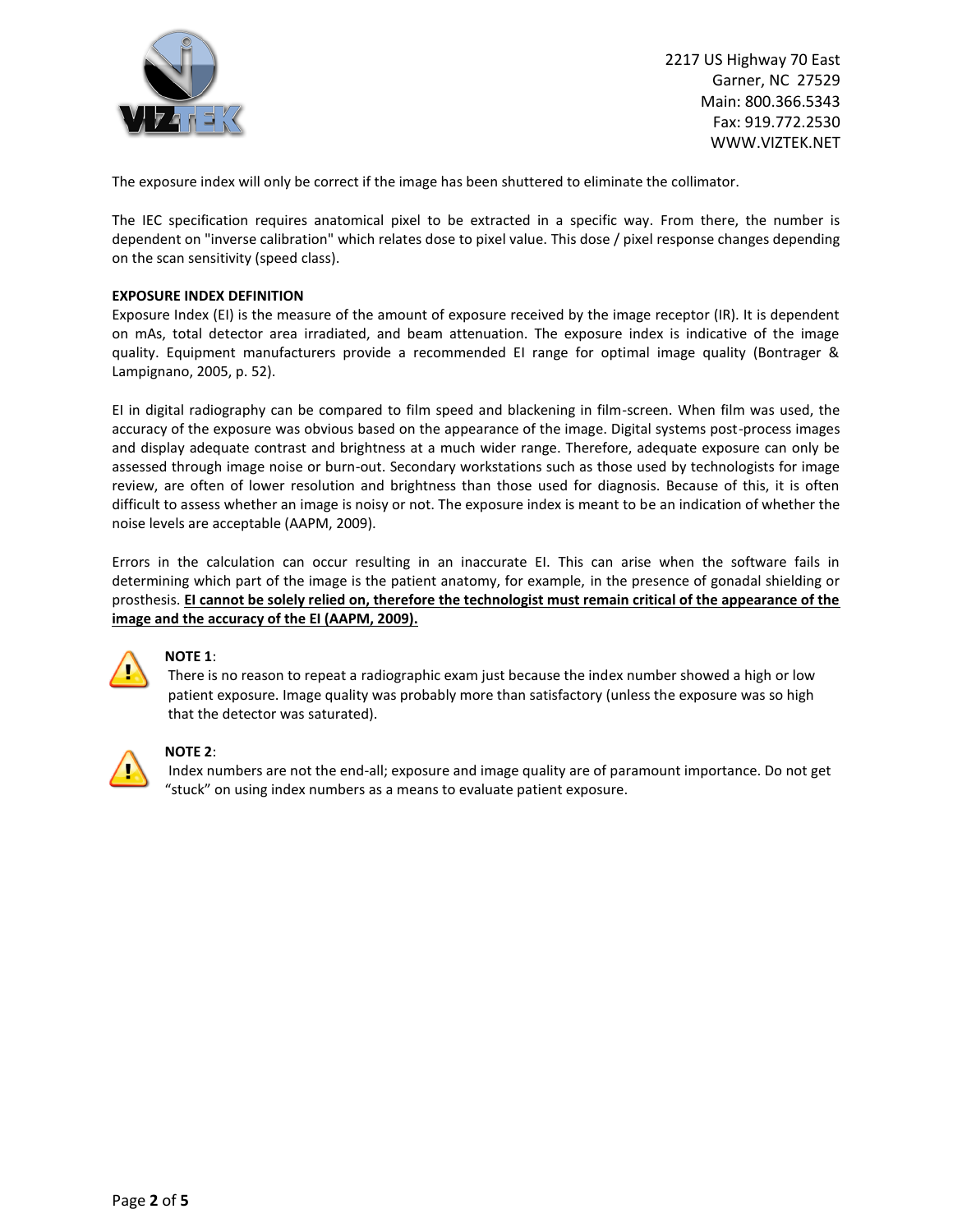

#### **Viztek Exposure Index Table:**

| Exam                  | <b>EI RANGE</b> | <b>AEC</b> |
|-----------------------|-----------------|------------|
| Thorax PA             | 250-500         | x          |
| Thorax LAT            | 250-500         | x          |
| Thorax portable       | 250-500         |            |
| <b>Ribs</b>           | 250-500         | X          |
| Sternum               | 250-500         | x          |
| Skull                 | 250-500         | X          |
| Clavicle              | 250-500         | x          |
| Shoulder              | 250-500         | x          |
| Humerus               | 250-500         | x          |
| Elbow                 | 500-1000        |            |
| Forearm               | 500-1000        |            |
| Hand                  | 500-1000        |            |
| Finger                | 500-1000        |            |
| <b>Cervical Spine</b> | 250-500         | x          |
| <b>Thoracic Spine</b> | 250-500         | x          |
| Lumbar Spine          | 250-500         | x          |
| Sacrum                | 250-500         | X          |
| Abdomen               | 250-500         | X          |
| Pelvis                | 250-500         | x          |
| Hip                   | 250-500         | X          |
| Femur                 | 250-500         | x          |
| Knee                  | 250-500         | x          |
| Lower leg (Tibia)     | 250-500         |            |
| Ankle                 | 500-1000        |            |
| Calcaneus             | 500-1000        |            |
| Forefoot              | 500-1000        |            |
| <b>Toes</b>           | 500-1000        |            |



*NOTE:*

*Table Values are based on experience and not statistical evaluation*

EI is derived from the mean detector entrance exposure which is derived from the mean pixel value of the image. Most systems use a histogram analysis in order to calculate the mean pixel value (Neitzel, 2004, p. S231).

Although EI is always derived from the IR exposure, equipment manufacturers calculate the numeric value differently, resulting in different ranges and definitions (Carlton & Adler, 2006, p. 367; Neitzel, 2004, p. S231). Also, there is variation between units purchased from the same manufacturer based on different IRs and software (Carlton & Adler, 2006, p. 367). Different IRs have different detective quantum efficiency (DQE). A high DQE results in lower noise levels (AAPM, 2009, p. 3). Therefore, all systems have a different index and are difficult to compare across systems.

# **Fuji CR**

Fuji uses a sensitivity number (S) that is related to the amount of amplification required by the photomultiplier tube to adjust the digital image. S is inversely proportional to exposure. Properly exposed images should have an S between 150-250 (Carlton & Adler, 2006, p. 367).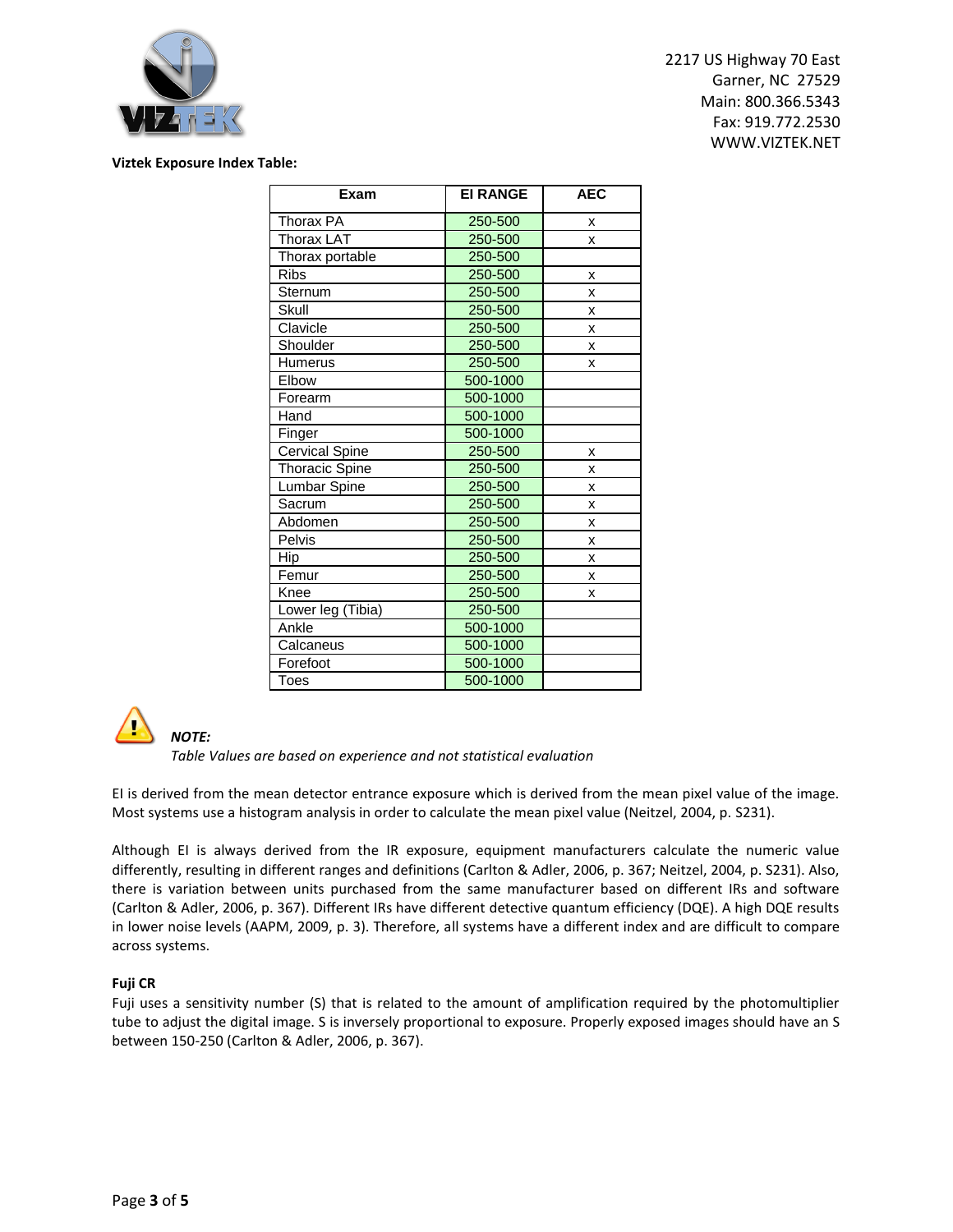

## **Kodak CR**

Kodak uses the term Exposure Index, which is directly proportional to exposure. Properly exposed images should have an EI between 1,800-2,200 (Carlton & Adler, 2006, p. 367). A change of 300 in the EI indicates a change of a factor of 2 in the exposure to the IR.

## **Agfa CR**

Agfa uses log median exposure (LgM). This system compares the exposure level of the image to a baseline established for the department. Since it is based on a log system, an increase of 0.3 means the dose was doubled (Carlton & Adler, 2006, p. 367). An optimal exposure lies between 1.9 and 2.5.

#### **Additional Information**

In 2008, the International Electrotechnical Commission (IEC) developed and published the International Standard IEC 62494-1 on the definition and scaling of the exposure index for digital radiography. According to the standard the EI shall be proportional to the exposure (air kerma) and shall be scaled as EI =  $100 * X$ , where X is the air kerma at the detector, at the calibration beam quality.

The American Association of Physicists in Medicine (2009), published a document in July, 2009 with the purpose of identifying a standard index which reflects the adequacy of the exposure received by the IR.

Please refer to Publication No. E-10-2 published by Conference of Radiation Control Program Directors, Inc available a[t WWW.CRCPD.ORG](http://www.crcpd.org/) for guidance on Computed Radiography and Digital Radiography State X-Ray Inspection Protocol. This document contains survey procedures developed by CRCPD's H-33 Task Force for the Inspection Protocol of Diagnostic X-ray facilities using CR/DR Technology. The intention is to provide guidance for state inspectors to test phototimed radiographic X-ray equipment that use CR and DR imaging systems.

**Viztek** recommends that the technologist uses the PACEAMAN method to evaluate image quality. PACEMAN is a technique for radiographers to use to determine if a radiograph is of diagnostic quality.

It was devised in the 1980's by Roger Windle in Adelaide, South Australia to help other radiographers and students have a structured way in which to critique radiographic images

- It is an acronym used to remember the following
	- 1. **P**osition
	- 2. **A**rea
	- 3. **C**ollimation
	- 4. **E**xposure
	- 5. **M**arkers
	- 6. **A**esthetics
	- 7. **N**ame

Below is a summary of the qualities that are needed for each letter of PACEMAN

#### 1. **P - Position:**

- a. Is the patient in the correct position?
- b. Is the patient rotated?
- c. Does the image correctly show any needed joint spaces?
- 2. **A - Area:**